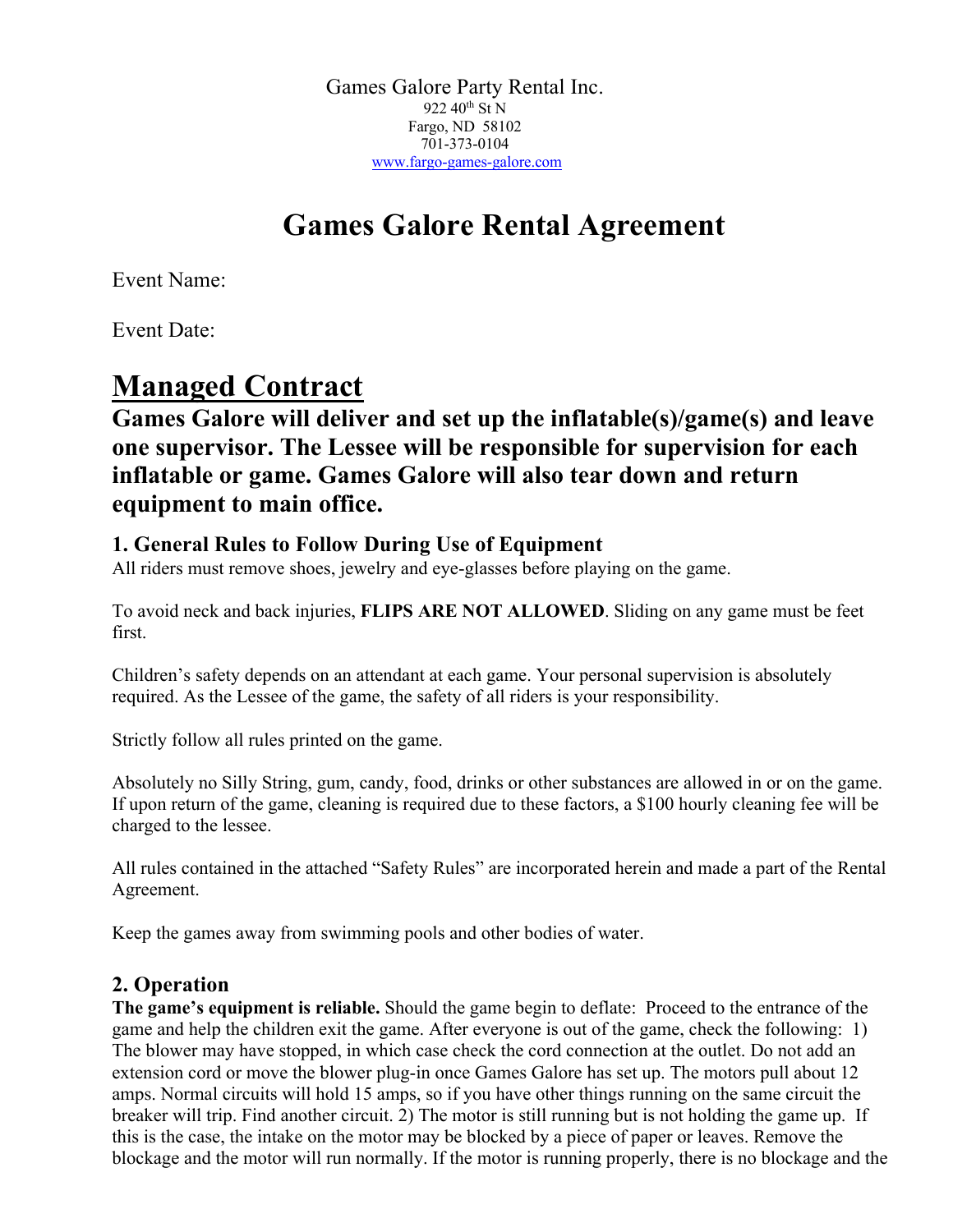game is still not working, there may be a major rip in the game. In this case, please immediately inform the on-site supervisor and call Games Galore for assistance 701-373-0104.

#### **3. Safe Operation Acknowledgement**

Lessee acknowledges that he/she has been instructed about and fully understands the safe operation of the game that is the subject of this rental agreement. Lessee agrees to observe all safety precautions included herein and/or printed on the side of the game. Lessee also represents and warrants the safe return of the unit and hereby agrees to pay eight thousand five hundred dollars per game rented (\$8,500) if the game is not returned. There is a minimum \$100 charge and a subsequent \$100 per hour charge for repairs if the game is returned damaged due to Lessee's negligence.

#### **4. Alterations and Attachments**

No alteration in or attachments to the game will be made without prior written approval of Lessor Games Galore.

#### **5. Warranty**

Lessor warrants that the game leased under this Rental Agreement will be in good working order on the effective date of the Rental Agreement. The game is supplied and maintained subject to this warranty. This warranty is void if Lessee makes any unauthorized alterations to the game, places any unauthorized attachments to the game, or operates the game in a manner that is not consistent with these written instructions and/or any instructions printed on the side of the game. Lessor's obligation under this Rental Agreement warranty is limited to repair or replacement of the game unit when Lessor determines that it does not conform to this warranty. This warranty is in lieu of any and all other warranties expressed or implied, and of any and all obligations and of all liabilities on the part of the lessor for damages, including, but not limed to Consequential damages, arising out of or in connection with the use or performance of the game. Lessor reserves the right to replace the game pertaining to the Rental Agreement with another game of equal or greater value if the said game is not in safe or proper working order due to circumstances beyond Lessor's control.

#### **6. Title to game**

Lessee agrees to keep the game in his/her custody and not to sublease, rent, sell, remove from the delivery address, or otherwise transfer such game unit. The game will remain the property of the Lessor and may be removed by Lessor at any time after the termination of this Rental Agreement.

#### **7. Release of Liability**

The Lessee shall be in charge of the game operation and any other rental equipment and is fully responsible for its operation. Lessor and its officers, employees and agents are not responsible for injury occurring to the Lessee or to any other persons using the game, or any other rental equipment and the Lessee further agrees to hold the Lessor and its officers, employees and agents harmless from/against any cost incurred due to claims from anyone and for attorney's fees and related costs involving the use and return of the game or any other rental equipment should legal action become necessary. Lessor and its officers, employees and agents are not responsible for any damage to the Lessee's property resulting from the delivery and/or operation of the game, including, but not limited to, any damage to Lessee's lawn and or grounds.

#### **8. Entire Agreement**

The Rental Agreement constitutes the full agreement between Lessor and Lessee. Time is of the essence in this Rental Agreement. The receipt of the game and/or rental equipment that is the subject of this Rental Agreement is in good working order and repair and this is so acknowledged by Lessee. There will be a \$25 fee for returned checks.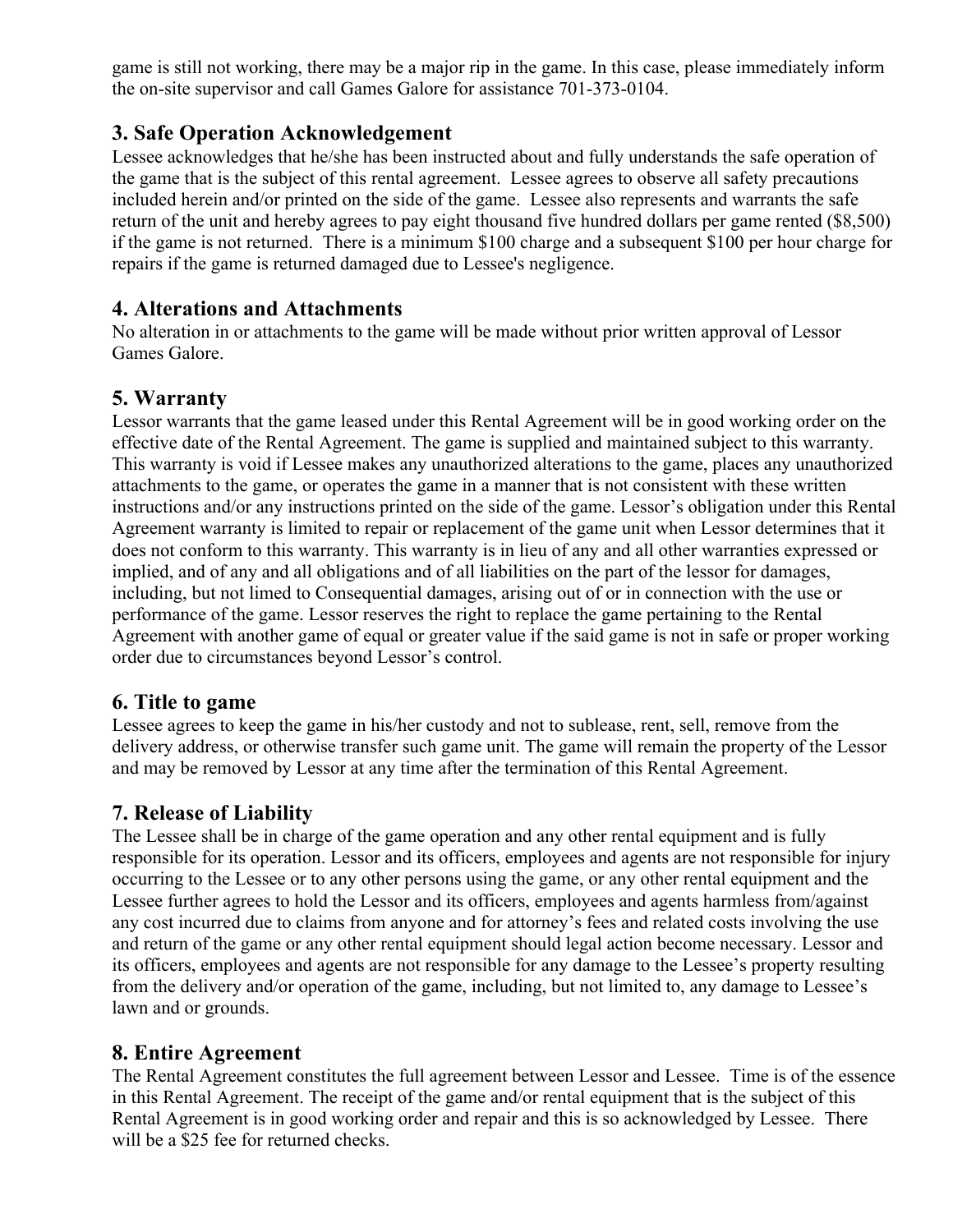#### **9. Rain Policy**

Lessee agrees to pay 50% of the rental cost at the time of booking unless otherwise provided by the Lessor. The balance of the cost is to be paid prior to the event starting. If the games cannot be operated because of weather related to wind, rain, or other climatic issues at the start of the event, the Lessee is not obligated to pay the balance of the contract until the service can be performed. Any additional mileage or transportation costs will be added to the revised contract reflecting the postponement.

#### **10. Cotton Candy, Popcorn, Generators and other Electrical or Gas-Powered Equipment**

Lessee agrees to never service a game, rental equipment or unit when plugged into an electrical outlet. Games Galore's on-site manager will service any issues in a timely matter.

**Warning!** Never leave unit running unattended. Do not allow children to operate unit! Never fill generator with gasoline when engine is hot. Never operate rental equipment in a wet environment. Lessee has acknowledged the he or she has been full instructed as to the operation and safety procedures of rental equipment. Never touch hot or moving parts.

\*Lessee expressly agrees to abide by all temporary regulations issued by state, local or federal authorities relative to Covid 19, social distancing and mandatory face covering. Use of any equipment in a manner and/or conduct that runs contrary to any regulation is forbidden by Games Galore Party Rental and disavowed by and their insurers"

| Lessor: Games Galore Party Rental Inc.                       |                  |
|--------------------------------------------------------------|------------------|
| By:                                                          | Date: 12/29/2021 |
| Authorized Representative for Games Galore Party Rental Inc. |                  |
|                                                              |                  |
| Lessee:                                                      | Date:            |

We are determined to provide the best service in the industry. It is the driver's responsibility to make sure the game is properly staked down and in reasonably clean condition. If you feel that the driver has not done a satisfactory job in setting up the game, please call us immediately (701-373-0104).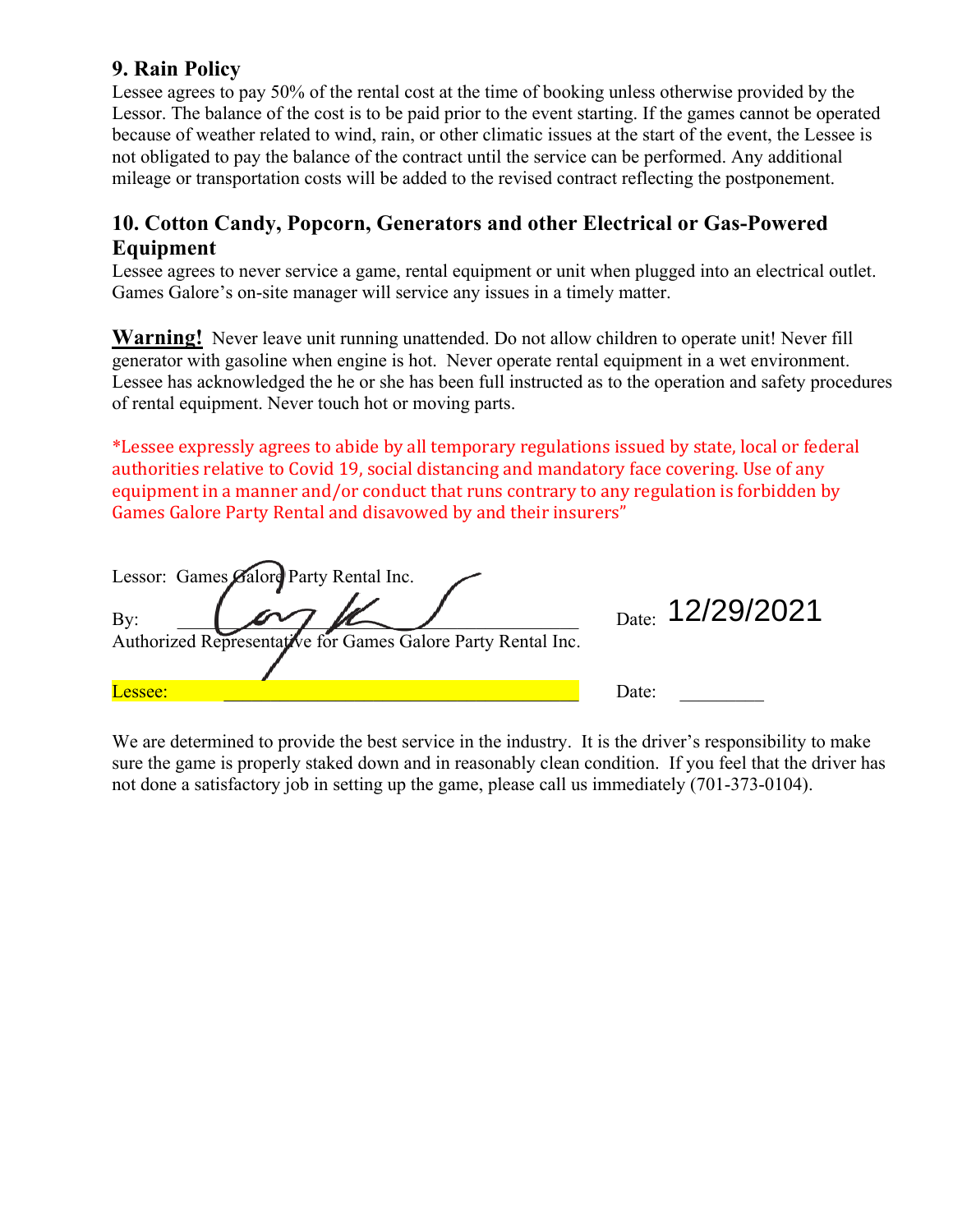#### Games Galore Party Rental Inc. 922 40<sup>th</sup> St N Fargo, ND 58102 701-373-0104 www.fargo-games-galore.com

#### **Safety Rules**

Adult supervision of all children is required at all times.

Read and follow the rules printed on the actual bounce house or game you are renting.

Only Games Galore Party rental staff may set up and take down your game unless authorized by Games Galore management.

Children in bounce house or game should be similar in age. Divide children by ages or general size and give each group their own time to bounce and jump in the bounce house or play on the game.

Children must remove shoes, jewelry and eyeglasses before entering bounce house or game.

Keep all sharp objects away from inflatable bounce houses and games.

Keep all pets away from bounce houses and games.

Keep all food, drinks and snacks away from bounce houses and games.

Stay out of bounce houses and games in strong wind or thunderstorms.

Bounce houses and games need to be deflated and not used in winds 20 MPH and higher.

Bounce houses and games need to be deflated during thunderstorms.

After unit is deflated, please use mat to cover blower during rain or thunderstorms.

If the inflatable is deflated accidentally (i.e.due to temporary power outage) have all children sit quickly and then exit orderly through the door or emergency roof ceiling release. You will have plenty of time to get everyone out safely. After all children are safely out and away from the inflatable, then fix the problem.

Keep all party toys such as Silly String and other toys away from bounce houses and games. Silly String (and similar products) destroys the fabric, it is prohibited around Games Galore Party Rental Inc. inflatables.

Sign here to signify that you have read and understand all the items listed and explained above.

Print Name: Signature: \_\_\_\_\_\_\_\_\_\_\_\_\_\_\_\_\_\_\_\_\_\_\_\_\_\_\_\_\_\_\_\_\_\_\_\_ Date: \_\_\_\_\_\_\_\_\_\_\_\_